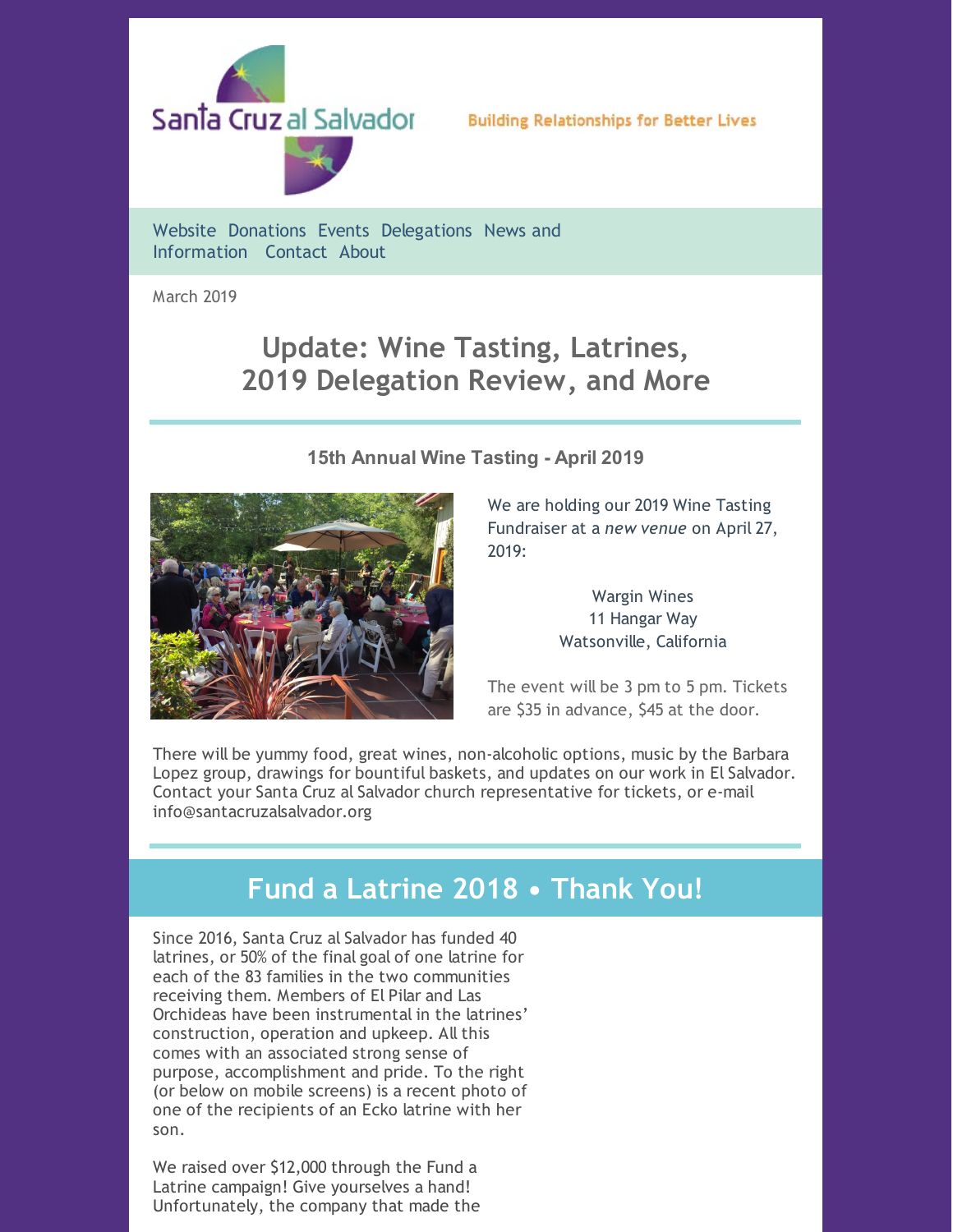latrine pictured here is no longer willing to make them at an affordable price. We're currently working with the communities to plan our next steps.



#### January **2019 Delegation**



There were eight participants from local Lutheran and Presbyterian churches with three people going for the first time and five veterans of many delegations. We spent four days in Guillermo Ungo, the community where we have been working for more than 20 years, a day in the nearby tourist town of Suchitoto, a

day in El Pilar where we are doing the Latrine project and four days based in the capitol San Salvador and visiting different programs and going to meetings to learn more about the current realities in the country.

Overall things seem to be progressing well in Guillermo Ungo and the school scholarship ceremony went well with most of the 120 prayer children attending and happily receiving their shoes and school supplies and gifts from their prayer sponsors. The students had their pictures taken and took time to write a letter



thanking their sponsors and hopefully sharing a little about their lives. We also met with over half of the 15 university scholarship students (above) and they each spoke about their studies, goals, families and the challenges they have overcome. They were a truly inspiring group of students who were extremely well spoken and grateful for the help they are receiving. Many said they could not go to the university without our help. Another highlight was having meals in homes of prayer children and getting to know the students and their families. On Sunday we attended worship with the congregation of Nuevo Fe y Esperanza (New Faith and Hope) in Ungo. After the service, everyone processed to the school grounds for the interment of Rev. Larry Morkert's ashes. Rev. Morkert and his wife Kathleen were the founders of Santa Cruz al Salvador.

In Suchitoto we had a number of activities including discussions with mayor Pedrina Rivera and Sister Peggy O'Neill, the energizing force behind the Center of Art for